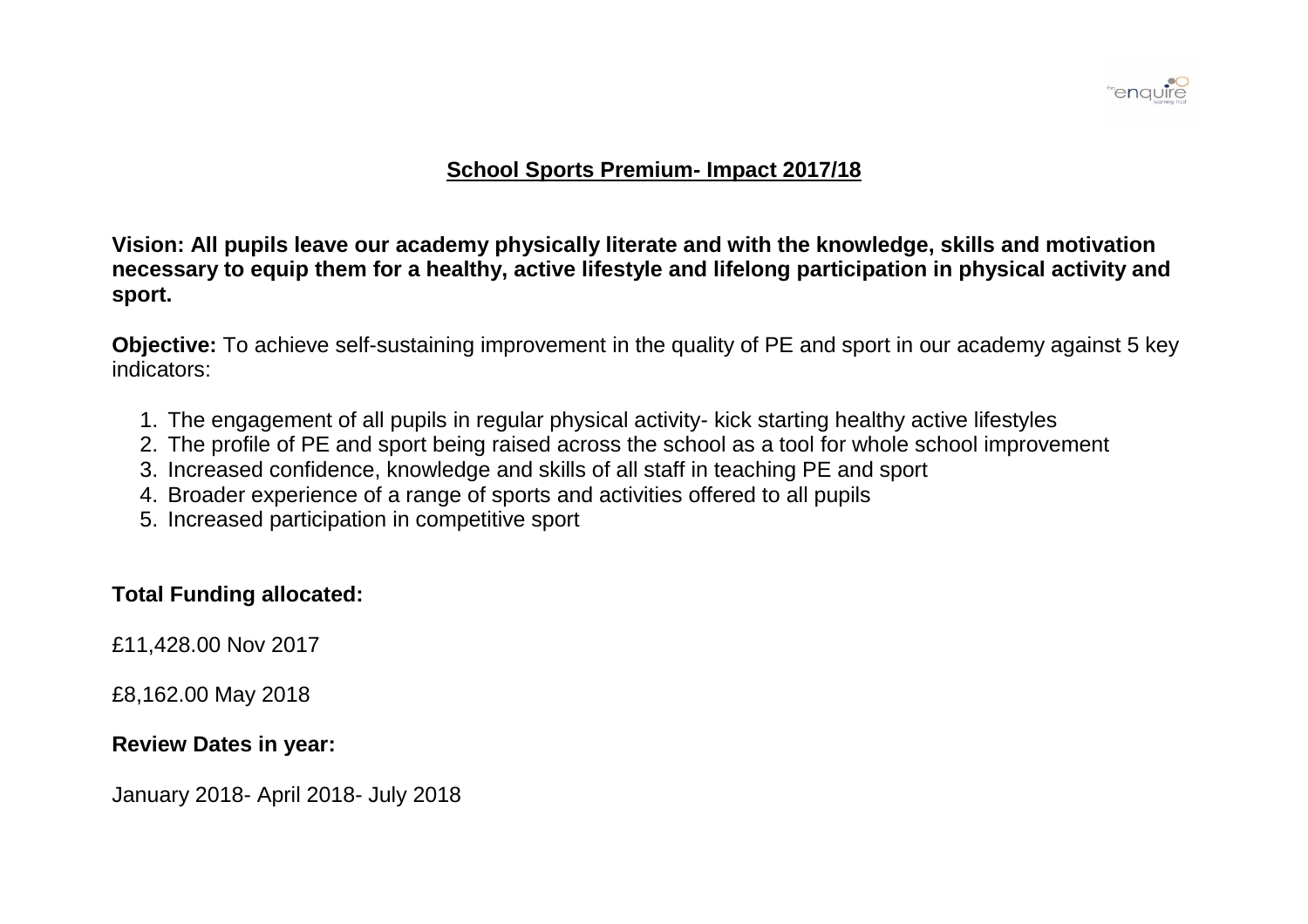

| <b>Key Outcome</b><br><b>Indicator</b>                                                                           | <b>Academy focus/</b><br><b>Planned impact</b><br>on pupils                                                                                                                         | <b>Actions to achieve</b>                                                                                                                                                                                                            | <b>Funding</b>                                                   | <b>Evidence</b>                                                                             | <b>Actual impact on</b><br>pupils                                                                                                    | Sustainability/<br><b>Next steps</b>                                                                                             |
|------------------------------------------------------------------------------------------------------------------|-------------------------------------------------------------------------------------------------------------------------------------------------------------------------------------|--------------------------------------------------------------------------------------------------------------------------------------------------------------------------------------------------------------------------------------|------------------------------------------------------------------|---------------------------------------------------------------------------------------------|--------------------------------------------------------------------------------------------------------------------------------------|----------------------------------------------------------------------------------------------------------------------------------|
| The engagement of<br>all pupils in regular<br>physical activity-<br>kick starting healthy<br>active lifestyles   | -Development of<br><b>Forest School</b><br>provision<br>-Engagement of<br>children in outdoor<br>physical activity<br>-Promotion of<br>healthy active<br>lifestyles                 | -Research different<br>provisions<br>-Seek expert advice<br>-Gather x3 quotes for<br>the development<br>-Carry out development<br>work<br>-Forest school first aid<br>training                                                       | £11,540- site<br>development<br>£300- forest school<br>first aid | Invoices<br>Site visit<br>First aid staff<br>certificates<br>Forest school<br>provision map | Children now<br>receiving Forest<br>School outdoor<br>education as part of<br>the curriculum.                                        | Maintenance of area<br>Forest school<br>provision available for<br>all year groups from<br>2018 onwards.                         |
| The profile of PE<br>and sport being<br>raised across the<br>school as a tool for<br>whole school<br>improvement | Increased<br>participation in inter<br>school sport<br>Improved<br>equipment and<br>provision leading<br>increased<br>participation across<br>the school (EY<br>outdoor provision). | <b>School Sports</b><br>Partnership<br>Replace and upgrade<br>sports equipment to<br>raise profile, increase<br>the quality and<br>frequency of<br>participation<br>Use of assemblies and<br>social media to promote<br>PE and Sport | £1000- School sports<br>partnership<br>subscription<br>£3000     | Invoices<br>Pupil Voice<br>Attendance records<br>for SSP                                    | A large proportion of<br>children from across<br>the Academy have<br>had the opportunity to<br>participate in inter<br>school Sport. | Equipment will be<br>available for future<br>year groups<br>Children will develop<br>a love of sport                             |
| <b>Increased</b><br>confidence,<br>knowledge and<br>skills of all staff in<br>teaching PE and<br>sport           | Investment in staff<br>training to enable<br>sustainable<br>improvement in the<br>quality of PE<br>teaching across the<br>school                                                    | -PE lead to attend hub<br>training throughout the<br>year<br>-Attendee to<br>disseminate to the<br>wider staff through PD<br>time                                                                                                    | £750- PE lead to<br>attend hub training                          | Certification of<br>attendance<br>Invoices<br>Staff voice<br>Quality of PE<br>teaching      | Improved quality of<br>teaching and learning<br>in PE across the<br>academy                                                          | Staff training allows<br>them to impact on<br>current and future<br>cohorts of pupils<br>Curriculum review<br>and launch Sept 18 |
| Broader experience<br>of a range of sports<br>and activities<br>offered to all pupils                            | Investment in sports<br>equipment to be<br>used for curriculum<br>and extra<br>curriculum activity                                                                                  | Investment in non-main<br>stream sports<br>equipment                                                                                                                                                                                 | £500                                                             | Invoices<br>Pupil voice                                                                     | Children have had<br>access to broad and<br>balanced curriculum<br>and extra curriculum<br>offer                                     | Equipment will be<br>available for future<br>year groups                                                                         |